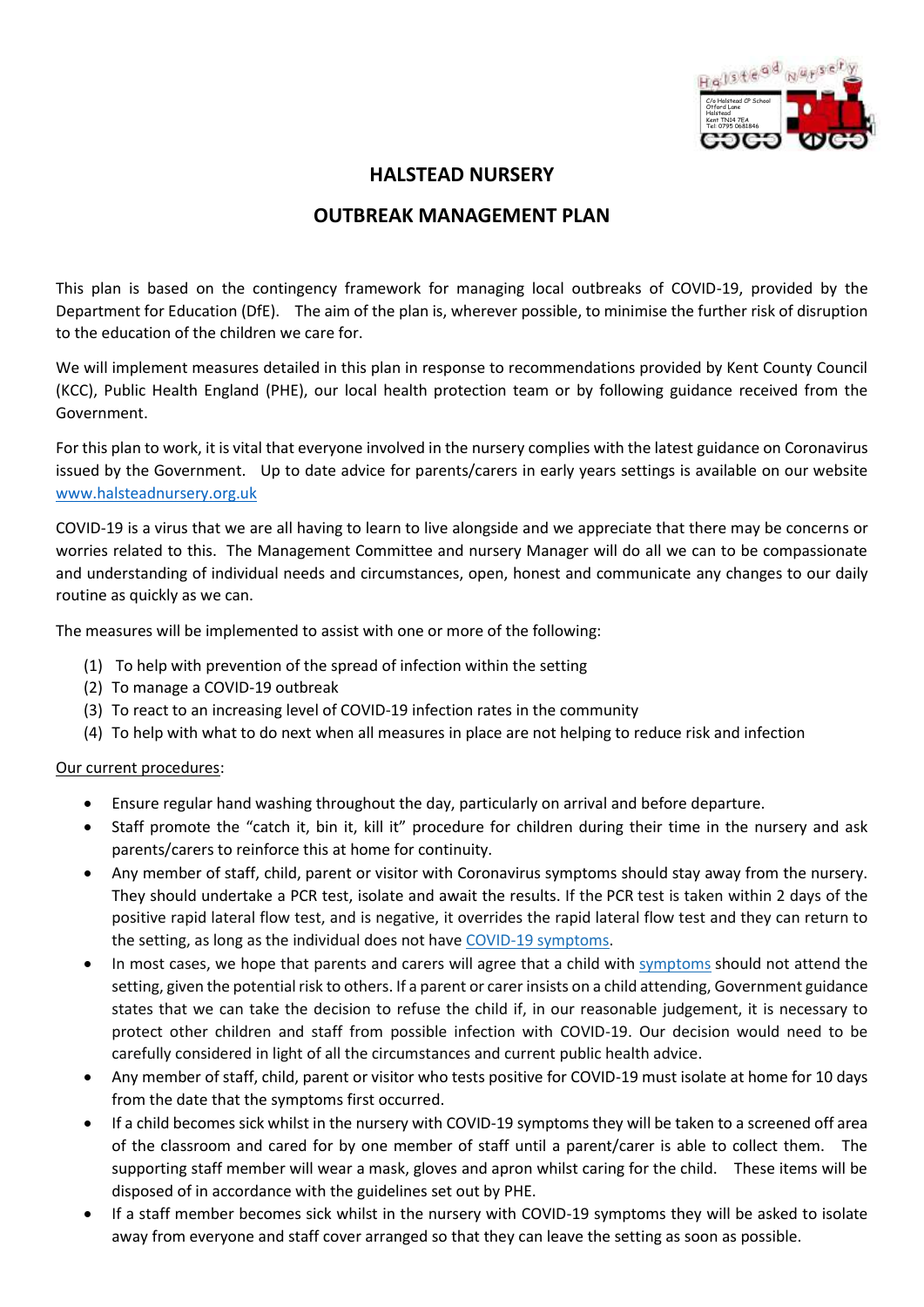- We have regular cleaning processes in place during each session and a thorough, deep clean takes place at the end of each day.
- We open doors, windows to increase ventilation in the nursery and encourage outdoor play as much as possible.
- Staff members are encouraged to continue with twice weekly lateral flow testing until further notice.
- Staff are encouraged to participate in the COVID-19 vaccination process.
- Anyone travelling outside of the UK must follow the instructions and testing arrangements set out in Government guidance.
- We report any positive cases to Ofsted.
- We notify our LA and Ofsted if the nursery is required to close due to COVID-19.

## Managing an outbreak of COVID-19 in the nursery:

## **In the event of one positive case**:

- The individual stays away from the setting for the required isolation time.
- Any reference to positive individuals detailed above apply as applicable.
- If the positive individual is an adult, their child/children can continue to attend the setting as long as they have no coronavirus symptoms.
- Children who are aged under 5 years old who are identified as close contacts will only be advised to take a PCR test if the positive case is in their own household.
- The positive individual (or parent in the case of a positive child) will be contacted by the Test & Trace system and asked for close contacts. The nursery may be contacted.
- If the nursery is contacted, any individual who has had close contact with the positive case and has had either one or no COVID-19 vaccinations will be asked to isolate for 10 days unless they are under the age of 16 years (e.g a student on a work experience placement with us).
- Any 18 year olds will be treated in the same way as children until 6 months after their 18th birthday to allow them the opportunity to get fully vaccinated. At which point, they will be subject to the same rules as adults and so, if they choose not to get vaccinated, they will need to self-isolate if identified as a close contact.

## **In the event of two or more positive cases**:

The Government definition of the next steps to take will depend on the number of children & staff in attendance. This is defined as

*For most education and childcare settings, whichever of these thresholds is reached first:* 

*• 5 children, pupils, students or staff, who are likely to have mixed closely, test positive for COVID-19 within a 10-day period; or* 

*• 10% of children, pupils, students or staff who are likely to have mixed closely test positive for COVID-19 within a 10-day period* 

*For special schools, residential settings, and settings that operate with 20 or fewer children, pupils, students and staff at any one time:*

*• 2 children, pupils, students and staff, who are likely to have mixed closely, test positive for COVID-19 within a 10-day period*

- All current procedures/if there is one positive case will be applied as applicable.
- At the point of reaching the higher case threshold, we will review and reinforce the testing, hygiene and ventilation measures they already have in place.
- We will continue to encourage as much outdoor play as possible.
- We will explore ways to improve ventilation indoors, where this would not significantly impact thermal comfort.
- Continue to ensure one-off enhanced cleaning focussing on touch points and any shared equipment.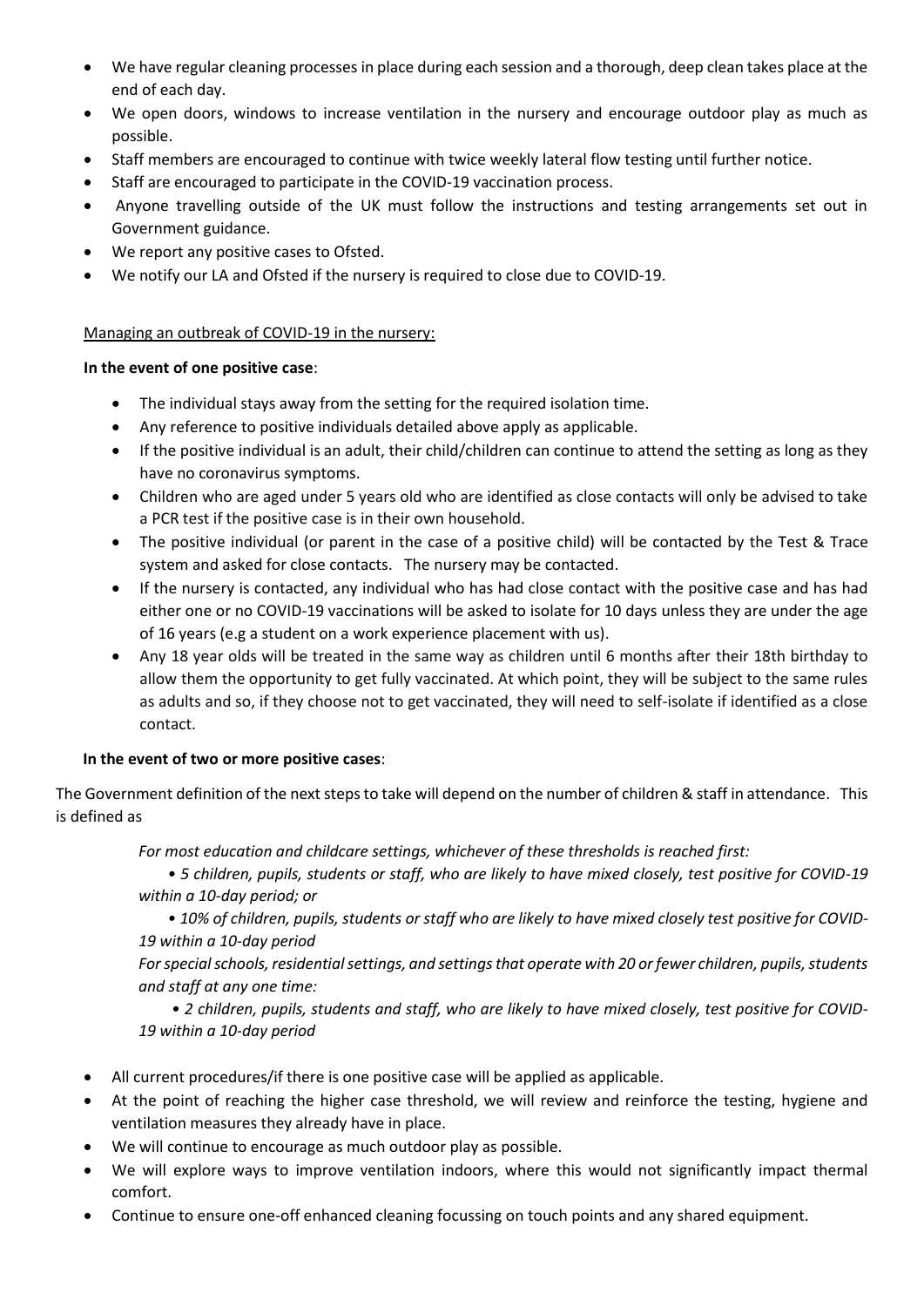- We will seek additional public health advice if we are concerned about transmission in the setting, either by phoning the DfE helpline (0800 046 8687, option 1) or in line with other local arrangements.
- A director of public health or an HPT may give us advice reflecting the local situation. In areas where rates are high, this may include advice that local circumstances mean that the thresholds for extra action can be higher than set out above. They might advise us to take some of the other measures described in this document.
- We may be advised to:
	- (1) Temporarily reinstate face coverings for staff and visitors in indoor and/or communal spaces. This should be for two weeks in the first instance, pending regular review.
	- (2) Temporarily stop visitors/parents from entering the setting.
	- (3) In extreme cases, and as a last resort where all other risk mitigations have not broken chains of transmission, we may be advised to introduce short-term attendance restrictions in our setting, such as asking parents to keep their children at home for a week or so unless the children are considered vulnerable or they are the children of critical workers.
- Where we have been advised to take extra measures, our local HPT will work closely with us and keep the situation under regular review. They will inform us when it is appropriate to stop additional measures, or if they should be extended.
- If these measures are put in place, all children who cannot attend the nursery will receive educational ideas and support from their Key Person via Tapestry online journals.
- All lunch and session fees paid directly by affected parents will be calculated and refunded for the time that they are asked to remain at home.
- Where vulnerable children and young people are absent, we will:
	- follow up with the parent or carer, working with the local authority and social worker (where applicable), to explore the reason for absence and discuss their concerns

• encourage the child or young person to attend educational provision, working with the local authority and social worker (where applicable), particularly where the social worker and the Virtual School Head (where applicable) agrees that the child's attendance would be appropriate

• focus the discussions on the welfare of the child or young person and ensuring that the child or young person is able to access appropriate education and support while they are at home

• have in place procedures to maintain contact, ensure they are able to access remote education support, as required, and regularly check if they are doing so and if we have to temporarily stop onsite provision on public health advice, we will discuss alternative arrangements for vulnerable children and young people with the local authority.

## **Managing an outbreak as part of the wider community:**

- In extreme cases, and as a last resort where all other risk mitigations have not broken chains of transmission, we may be advised to introduce short-term attendance restrictions in our setting, such as asking parents to keep their children at home for a period defined by the Government unless the children are considered vulnerable or they are the children of critical workers.
- Where vulnerable children and young people are absent, we will:

• follow up with the parent or carer, working with the local authority and social worker (where applicable), to explore the reason for absence and discuss their concerns

• encourage the child or young person to attend educational provision, working with the local authority and social worker (where applicable), particularly where the social worker and the Virtual School Head (where applicable) agrees that the child's attendance would be appropriate

• focus the discussions on the welfare of the child or young person and ensuring that the child or young person is able to access appropriate education and support while they are at home

• have in place procedures to maintain contact, ensure they are able to access remote education support, as required, and regularly check if they are doing so and if we have to temporarily stop onsite provision on public health advice, we will discuss alternative arrangements for vulnerable children and young people with the local authority.

• If these measures are put in place, all children who cannot attend the nursery will receive educational ideas and support from their Key Person via Tapestry online journals.